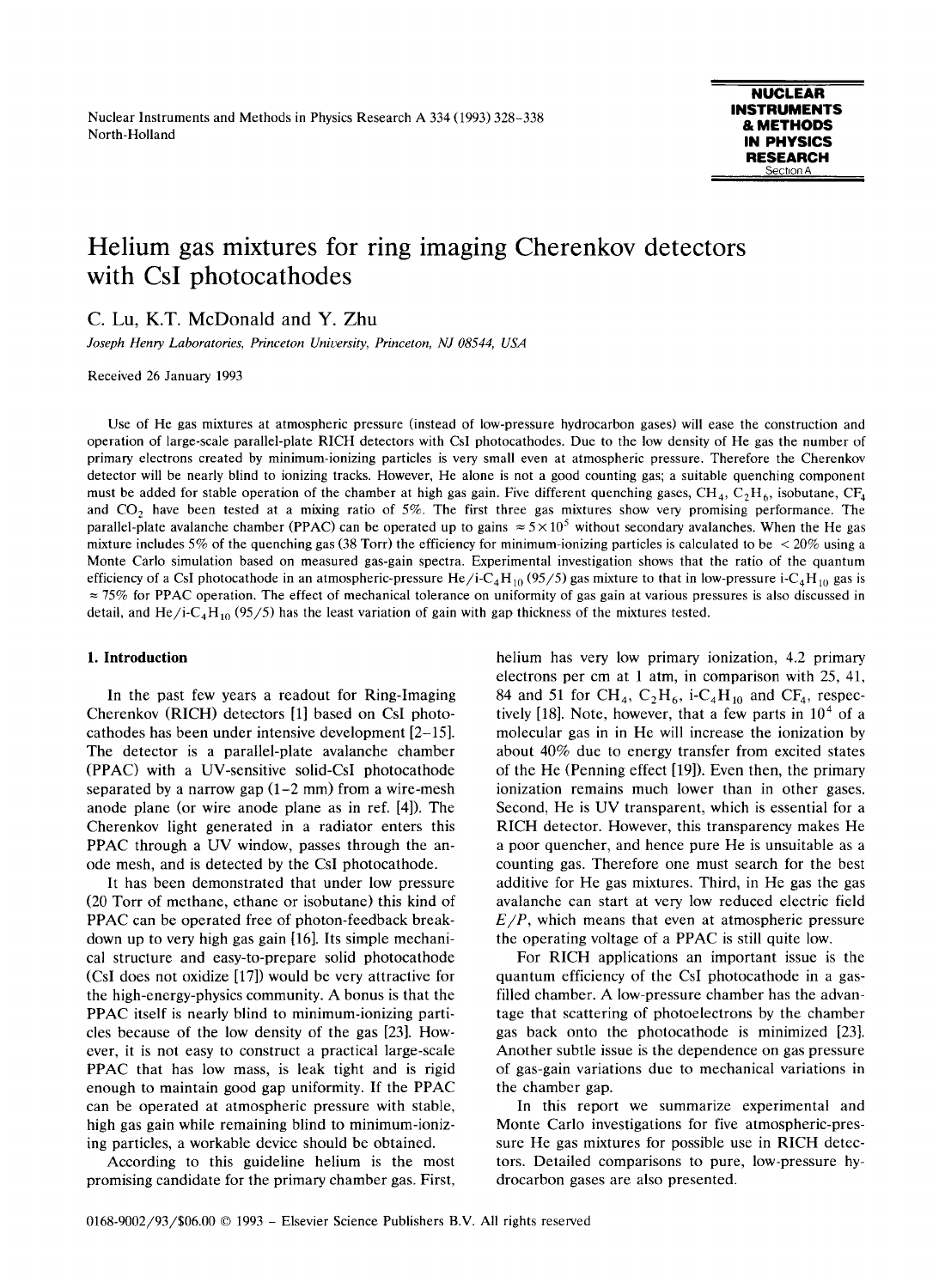#### 2. Effective ionization coefficient  $\bar{\alpha}$  of He gas mixtures

## 2.1. Experimental setup

When an electron drifts in a gas with a gain coefficient  $\alpha$  (= first Townsend coefficient = probability of creating an additional ion pair per unit length) and an attachment coefficient  $\eta$  (= probability of attachment per unit length), then the growth of the avalanche can be described by an effective ionization coefficient  $\bar{\alpha}$  =  $\alpha-\eta$ .

We have measured  $\bar{\alpha}$  in five different He gas mixtures with a two-stage parallel-plate avalanche chamber, as shown in fig. 1. The aluminum cathode plate, five field-shaping rings and the stainless-steel ground mesh were connected to a voltage divider to form a uniform-electric-field region 3 cm in length. The open area of these electrodes was  $5 \times 5$  cm<sup>2</sup>.

The second section of the chamber is the 3-mm-long gap surrounded by the ground mesh and the stainlesssteel anode mesh (at positive high voltage). The fields in the first section were always much smaller than those in the second section, so the latter was called the "avalanche region", although small avalanches could occur in the first "drift" region as well. The meshes were approximately 80% transparent. Photoelectrons were ejected by UV photons both from the aluminum cathode plane as well as from the ground mesh (which had a thin layer of aluminum evaporated on its surface to enhance its photosensitivity). Even though the aluminized ground mesh had an area 20% of the cathode plane, its observed effective quantum efficiency was



Fig. 1. The two-step parallel-plate avalanche chamber used for measurement of the effective ionization coefficient  $\bar{\alpha}$ .

only 2.5% that of the ground plane, as the aluminization was extremely thin.

The drift chamber was enclosed in a stainless-steel vacuum chamber, which could be pumped down to  $10^{-6}$  Torr. The chamber was illuminated with UV photons through a quartz window. The signal was analyzed by <sup>a</sup> EG&G ORTEC multichannel analyzer system, which included a model 142PC charge-sensitive preamplifier, a model 570 spectroscopy amplifier, and a model 916 multichannel analyzer. The signal for the preamplifier was taken from the anode wire mesh through a 2000-pF blocking capacitor.

A bench-top gas system was built to mix different gas mixtures. This consisted of an MKS model 147 flow/pressure controller, model 1359 mass-flow controllers, and model 250 valve. The mixed gas went through a Nanochem model L-60 gas filter (designed to remove oxygen, water vapor, and other impurities from methane, ethane, butane, and carbon tetrafluoride) before finally reaching the test chamber. According to the manufacturer, the gas filter is able to eliminate impurities to the few parts per billion range. Because the Nanochem gas filter removes  $CO<sub>2</sub>$  as an impurity, the  $CO<sub>2</sub>$  gas mixture was directly fed into our chamber without going through the filter.

The pressure in the chamber was monitored with an Edwards model 600A pressure transducer with a quoted resolution of 1 part in  $10<sup>4</sup>$ . The water-vapor level in the chamber was monitored with a Kahn Cermet moisture meter. The meter read water-vapor levels in parts per million to a quoted accuracy of approximately  $\pm 4$ ppm. The component gases in this study had purity CH<sub>4</sub> 99.97%, C<sub>2</sub>H<sub>6</sub> 99.0%, isobutane 99.5%, CF<sub>4</sub> 99.99%, CO<sub>2</sub> 99.99% and He 99.997%, according to the vendor. The purity of the gas mixtures as supplied to the chamber was, however, not ascertained, other than the water-vapor content.

## 2.2. Experimental method and results

In the first part of the study we used a low-intensity deuterium lamp so that we observed only single-electron avalanches . For this the intensity was reduced until the signal rate from the chamber was only 10-1000 Hz. The aluminum cathode was set at ground potential, so there was no electric field between cathode and the ground mesh. Therefore the photoelectrons generated at the cathode were not able to reach the avalanche region (as verified by observing no change in signal when a small positive voltage was applied to the cathode plane). All of the measured events were initiated by the photoelectrons released from the aluminized ground mesh. The spectra were then fitted with the Polya distribution [20],

$$
P(g) \propto (fg/G)^{f-1} e^{-fg/G},
$$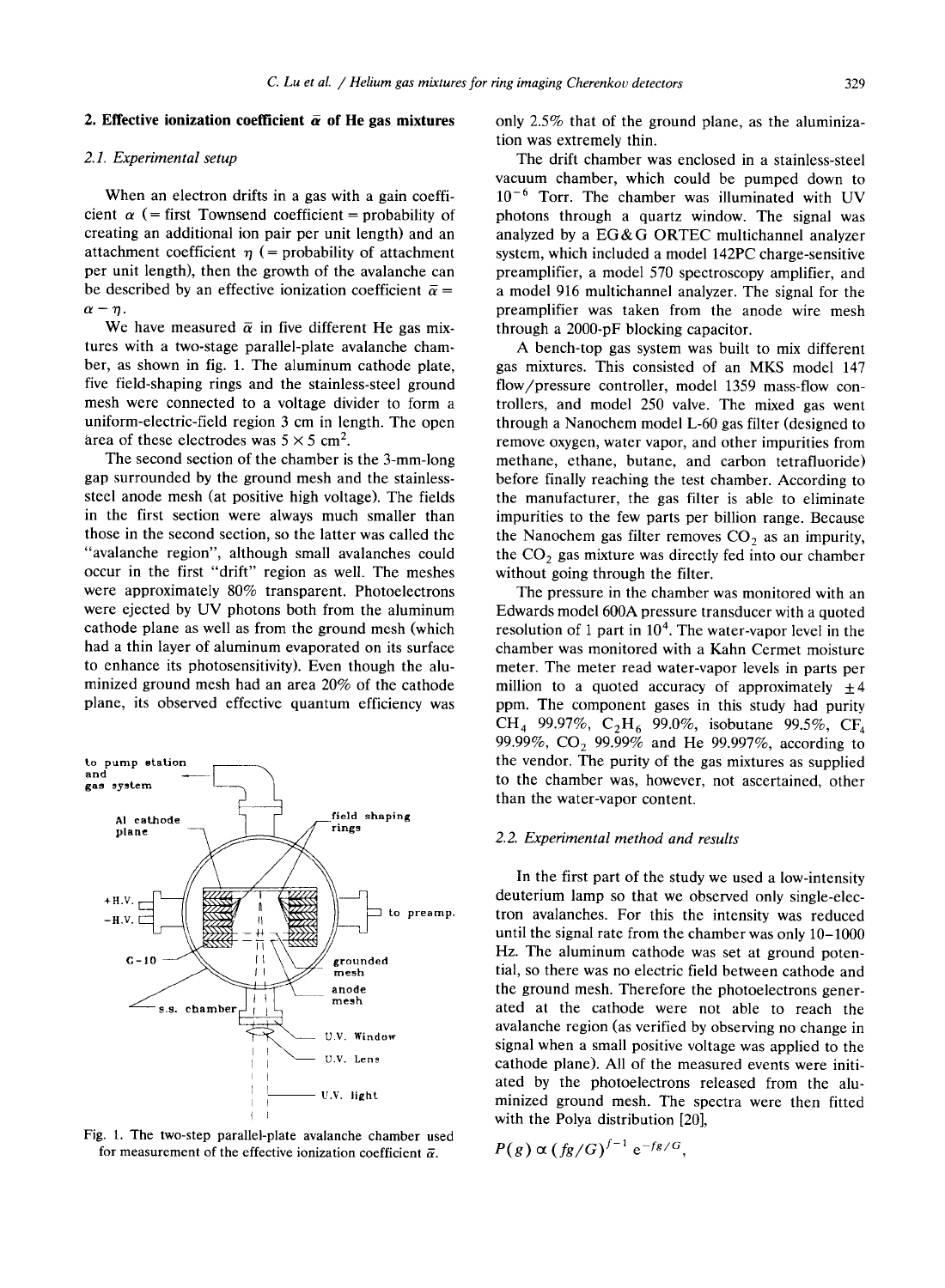where  $g$  is the amplitude (gain) of an avalanche,  $G$  is the mean gas gain, and  $f$  is a measure of the fluctuation of gas gain:  $(\sigma_{\rm g}/G)^2 = 1/f$ . The density-normalized effective ionization coefficient  $\overline{\alpha}$  was calculated as In  $G/ND$ , where N is the gas density, and D is the gap length. Typical experimental distributions with their Polya fitting curves for five gas mixtures at 760 Torr pressure are shown in fig. 2.

For values of the effective ionization coefficient  $\bar{\alpha}$ near zero (or for some gas mixtures even negative due

to electron attachment), it was not possible to use the single-photoelectron method because the signals were too small to be detected and also because the method is blind to primary electrons that become attached. Instead, a second method utilizing both regions of the drift chamber was adopted. The gas pressure of the chamber was set at 20 Torr to make it easier to cover a large range of  $E/P$ . The positive high voltage in the avalanche region was fixed for each of the gas mixtures. The electric field in the drift region was then



Fig. 2. Single-electron-avalanche distributions with their Polya fittings for He gas mixtures: (a) He/CH<sub>4</sub> (95/5), (b) He/C<sub>2</sub>H<sub>6</sub> (95/5), (c) He/i-C<sub>4</sub>H<sub>10</sub> (95/5), (d) He/CO<sub>2</sub> (95/5), (e) He/CF<sub>4</sub> (95/5). The average gas gains G deduced from the Polya fits are indicated.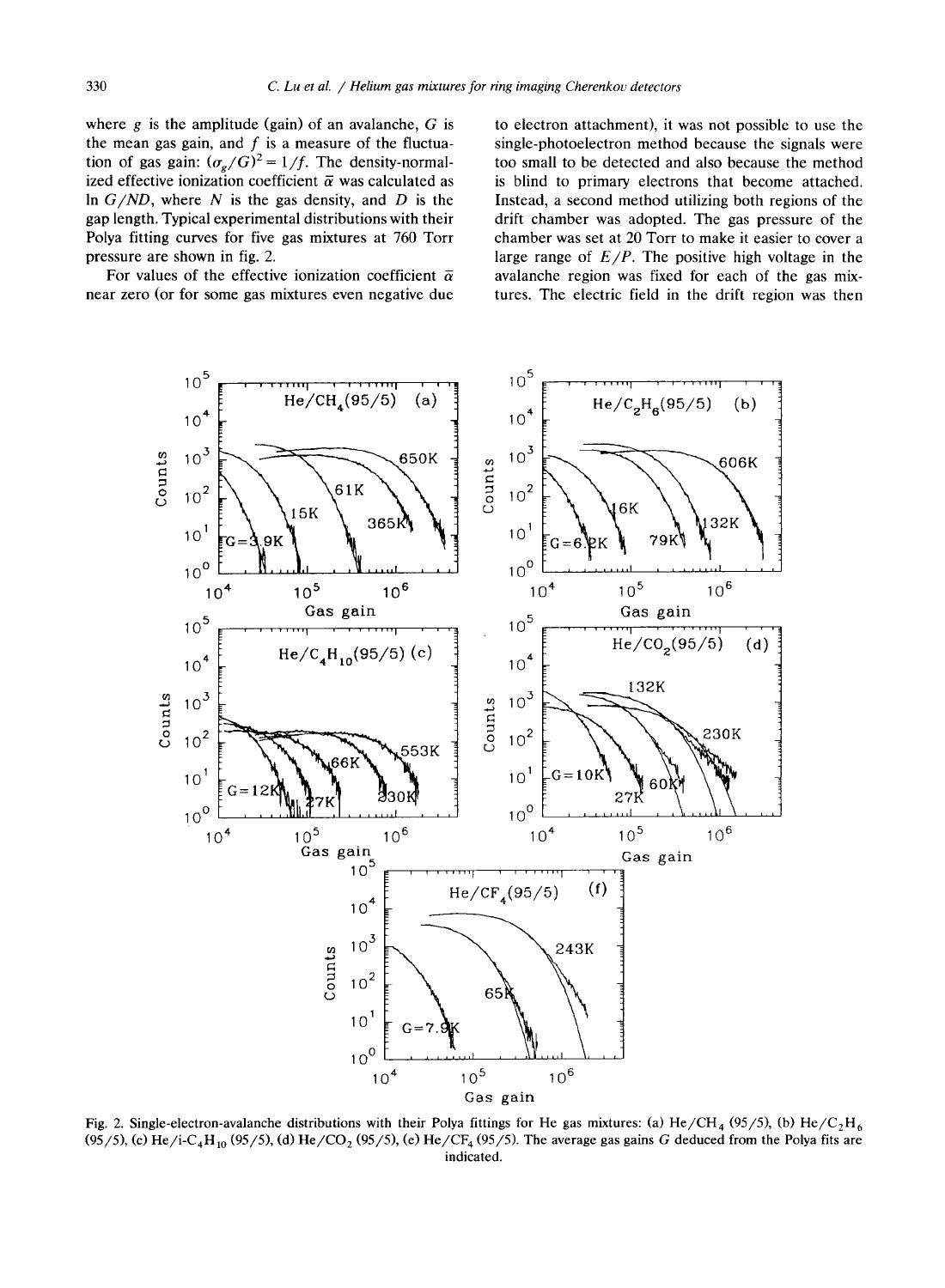varied by adjusting the cathode potential. This ranged from <sup>50</sup> V to the upper limit at which breakdown took place.

For the second measurement the deuterium lamp was replaced by a pulsed  $N_2$  laser, so that a large number of primary electrons were photoemitted during a 1 ns interval. These photoelectrons drifted across the first gap of the chamber and, according to the value of  $E/P$ , different numbers fell victim to the attachment process before entering the second gap. The size of the

avalanche produced in the second gap varied linearly with the number of entering electrons, since the gain in this region was held constant.

Some primary electrons were ejected from the aluminized ground mesh, and were not subject to the possible attachment in the first gap that we wish to study. The resulting small ( $\approx 2.5\%$ ), constant signal was subtracted from the total, which could then be interpreted in terms of  $\bar{\alpha}$  for the first gap.

The region of  $E/P$  studied in the second method



Fig. 3. Effective ionization coefficient  $\bar{\alpha}$  for He gas mixtures: (a) He/CH<sub>4</sub> (95/5), (b) He/C<sub>2</sub>H<sub>6</sub> (95/5), (c) He/i-C<sub>4</sub>H<sub>10</sub> (95/5), (d) He/CO<sub>2</sub> (95/5), (e, f) He/CF<sub>4</sub> (95/5).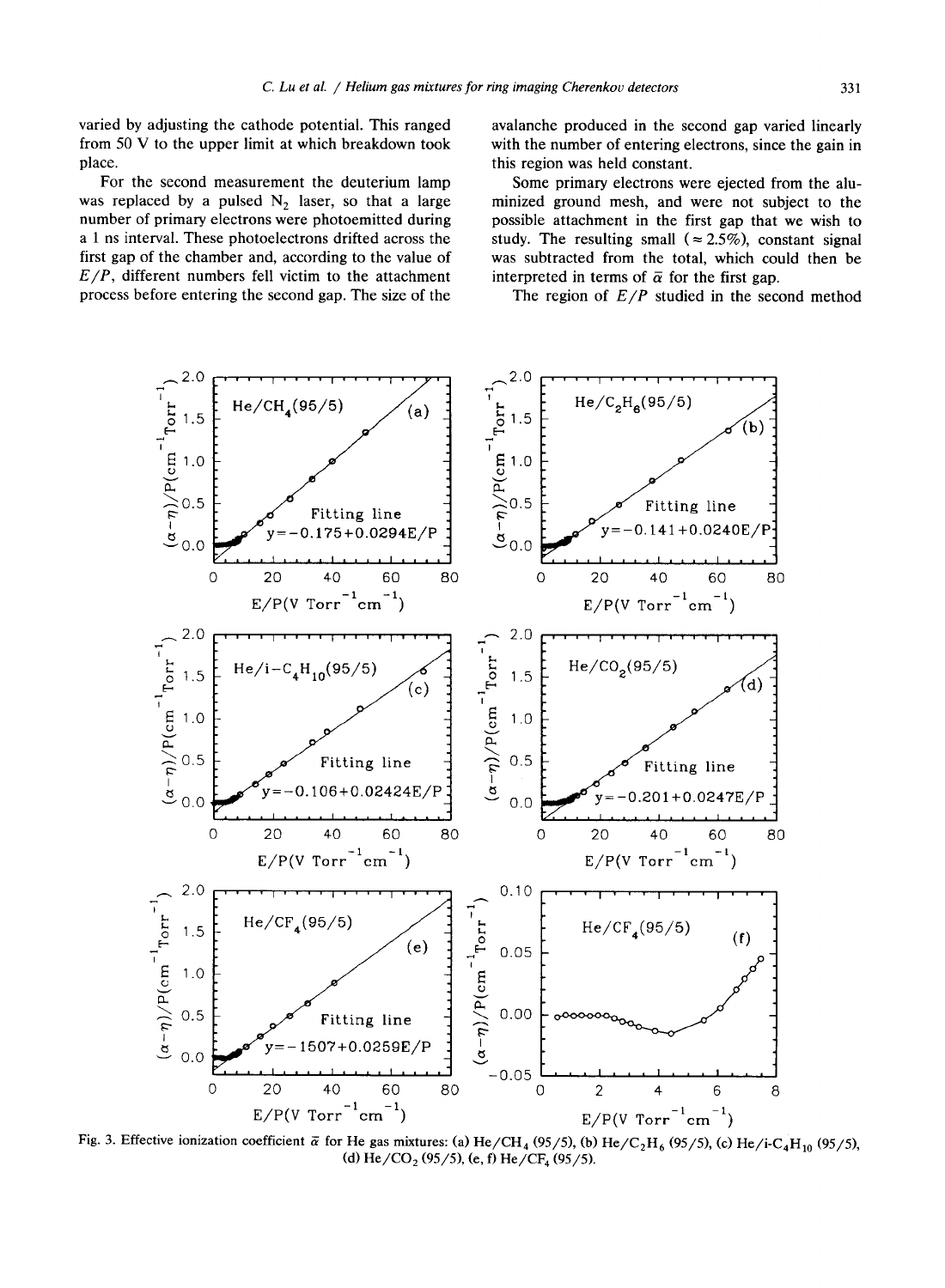was partially overlapped by data points measured with the single-photoelectron method. This overlap region served as the normalization for the second method.

The measured effective ionization coefficients  $\bar{\alpha}$  for the five gas mixtures are shown in fig. 3. Except for the  $CF<sub>4</sub>$  gas mixture, all of the other four mixtures show no electron attachment. Above a certain value of  $E/P$ , which depends on the gas mixture,  $\bar{\alpha}$  has nearly linear dependence on  $E/P$ . The fitting lines are also shown in the figures.

## 2.3. Discussion

In fig. 2 clear evidence of secondary avalanche dues to UV-photon feedback can be seen for the  $He/CO<sub>2</sub>$ and  $He/CF<sub>4</sub>$  gas mixtures. When the average gas gain was higher than  $\approx 6 \times 10^4$ , the measured spectrum deviated from Polya distribution at the high-gain region . We interpret this excess at high gain as due to secondary avalanches that become probable once the initial avalanche is big enough [21]. We calculated the fraction  $U$  of the spectrum that exceeded the Polya fit as a measure of the chamber's instability. For  $He/CO<sub>2</sub>$ with average gain  $\approx 6 \times 10^4$ ,  $U = 2.4\%$ , and gain  $\approx 2.3$  $\times 10^5$ ,  $U = 4.9\%$ . For He/CF<sub>4</sub> with average gain  $\approx 6$  $\times 10^4$ ,  $U = 1.5\%$ , and gain  $\approx 2.4 \times 10^5$ ,  $U = 3.3\%$ . For the other three gas mixtures there was no indication of the deviation up to average gain  $\approx 5 \times 10^5$ . Therefore these He + CH<sub>4</sub>, + C<sub>2</sub>H<sub>6</sub>, and +isobutane are good gas mixtures with regards to stability against photon feedback.

The  $He/CF_4$  gas mixture shows small electron attachment within an  $E/P$  range of 2–6 V/(Torr cm), where  $\bar{\alpha}$  becomes negative. For a PPAC configuration this is not a problem because we always set  $E/P$  at higher values to produce a large signal. For the other four gases there is no electron attachment.

## 3. Detection efficiency for minimum-ionizing particles of a PPAC with He gas mixtures

A Monte Carlo program has been written to simulate the response of <sup>a</sup> PPAC filled with He gas mixtures to minimum-ionizing particles.

The number of primary electrons created by a minimum-ionizing particle was taken from ref. [18] for pure He and four other pure gases. The cluster-size distribution was measured by Fischle et al. [22]. From this distribution we can calculate the average number of electrons per cluster. Then knowing the number of primary electrons and average cluster size we infer the average number of primary clusters per unit track length, and hence the mean free path between clusters.

Each of the primary electrons will initiate an avalanche. The average gas gain  $G$  for this electron can be calculated according to its position in the PPAC via the effective ionization coefficient  $\bar{\alpha}$  measured above. The fluctuations about the average gain are described by a Polya distribution with measured parameter G. The data shown in fig. <sup>2</sup> indicate that at 760 Torr the other Polya-fit parameter  $f$  was around 1 .5 for all of the gas mixtures tested, and this value was used in our Monte Carlo calculation.

A threshold for detection of <sup>a</sup> minimum-ionizing particle was set in the calculation at <sup>a</sup> certain percentage of the average gas gain for a 2-mm-gap PPAC. Fig. 4 shows the calculated detection efficiency for <sup>12</sup> threshold settings from 0 to 100% of the average gas gain . In the same figure we also plot the effect of the



Fig. 4. Calculated detection efficiency of a parallel-plate avalanche chamber for minimum-ionizing particles and single-photoelec trons. The two plots differ only in the value of the Polya-fit parameter  $f$ , which is a measure of the fluctuation of the gas gain. The data of fig. 2 are well fit by  $f = 1.5$ .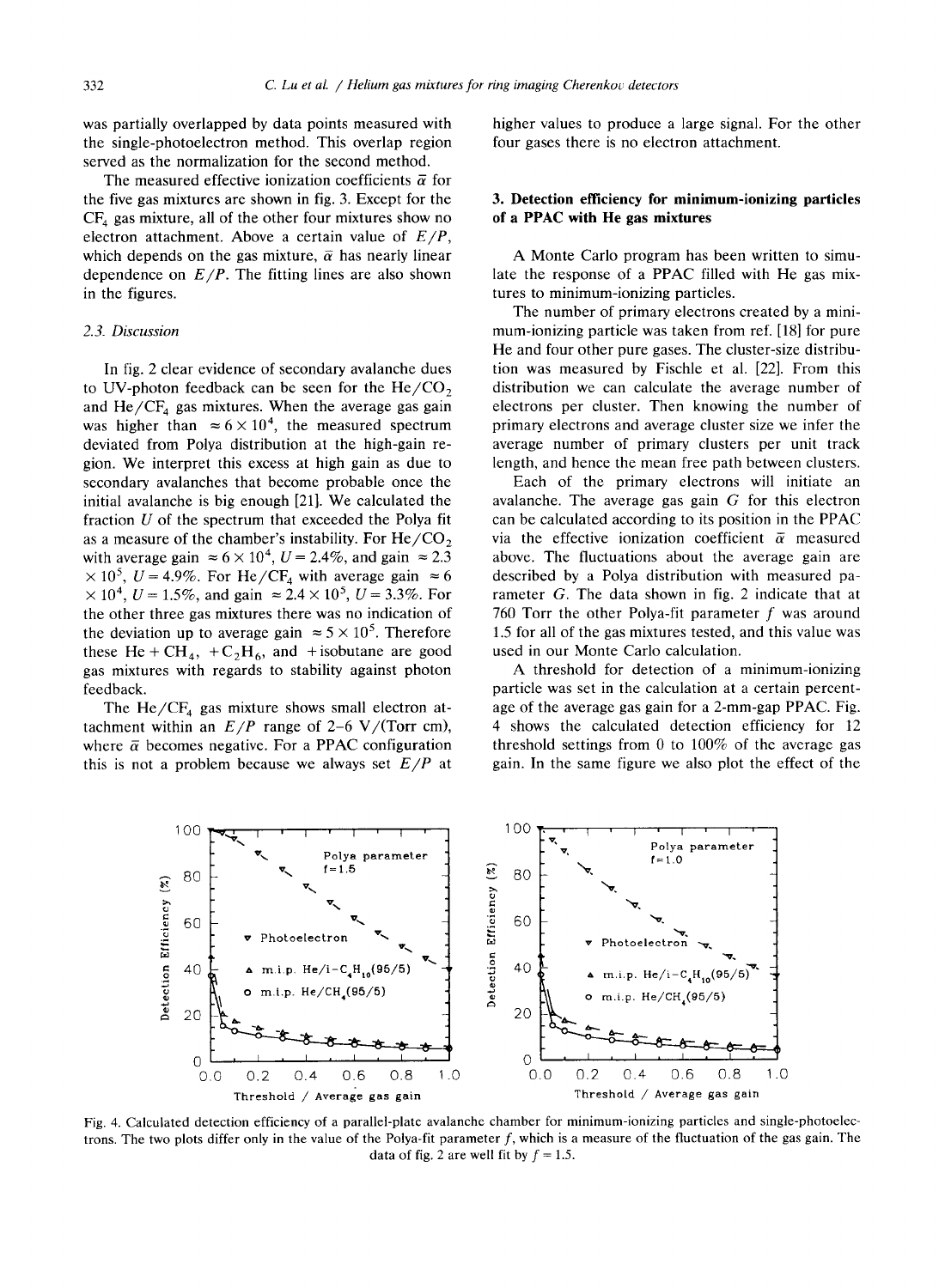threshold cut on single-photoelectron detection efficiency . For this the photoelectron always emerges from the photocathode and crosses the entire gap of the PPAC.

We see from fig. 4 that a threshold set at  $5-10\%$  of the average gain for single photoelectrons retains good efficiency for these, while being only about 20% efficient for minimum ionizing particles .

# 4. Quantum efficiency of CsI photocathodes in atmospheric He gas mixtures and low-pressure hydrocarbon gases

# 4.1. Measurement of the relative photo electron collection efficiency

One of the advantages of using <sup>a</sup> low-pressure hydrocarbon gas to detect the photoelectrons from photocathode in <sup>a</sup> PPAC is its higher photoelectron collection efficiency, according to Anderson et al. [23]. The conclusion was: for efficient collection of photoelectrons, use an organic gas at as low a pressure as possible to minimize the backscattering of photoelectrons onto the cathode. To understand this effect better, we have measured the relative collection efficiency for He/isobutane (95/5) at several gas pressures from 760 down to 100 Torr, with the same setup as in fig. 1.

Single-photoelectron spectra were recorded for several different gas pressures and cathode voltages. The UV light source was <sup>a</sup> constant-intensity deuterium lamp, attenuated until the counting rate in the detector was less than 1000 Hz. As the gas pressure was varied the positive high voltage on the anode was adjusted to maintain a constant value of the gas gain. Then the event rate in each case should be a direct indication of the photoelectron collection efficiency. The experimental results of event rate vs  $E/P$  are summarized in fig. <sup>5</sup> together with fitting curves according to Thomson's theory [24] as discussed below.

### 4.2. Comparison with <sup>a</sup> model calculation

According to a modified version of Thomson's theory applicable near a photocathode [25], there are two competing processes that govern the motion of emitted electron . Near the cathode the random electron speed is  $v_0$  corresponding to the initial velocity of electron emission from the electrode, and due to the elastic collisions with the gas molecules the electrons' directions are randomized. Therefore some of the emitted electrons will diffuse back to cathode. The second process is the drift of electrons under the electric field towards to the anode.

The ratio of total current density  $j$  received at anode to the vacuum photoelectric current density  $j_0$ at the cathode is deduced to be [24]

$$
R = j/j_0 = \frac{4v_{\text{drift}}}{\overline{v}_0 + 4v_{\text{drift}}}
$$

At very low  $E/P$ , we can assume that the electron drift velocity is nearly proportional to  $E/P$ . Writing  $v_{\text{drift}} \approx$  $\kappa E/P$ , where  $\kappa$  is the reduced electron mobility in the gas, we have

$$
R = j/j_0 = \frac{a(E/P)}{1 + a(E/P)}, \quad \text{where } a = \frac{4\kappa}{\bar{v}_0}.
$$

In the experiments described above the value of the vacuum photoelectric current density is not known, but the data shown in fig. 5 determine that  $a \approx 3$  cm Torr/V.

Certainly the qualitative character of the data is well described by the model. That is, backscattering and consequent loss of photoelectrons is prominent unless the electric field on the cathode is larger than a characteristic value, which for <sup>a</sup> gas of interest, He/isobutane (95/5) proves to be  $E/P \ge 1$  V/(cm Torr).

For large  $E/P$  the electron drift velocity no longer varies linearly with  $E/P$  but typically saturates at



Fig. 5. Relative photoelectron collection efficiency vs  $E/P$  for He/isobutane (95/5).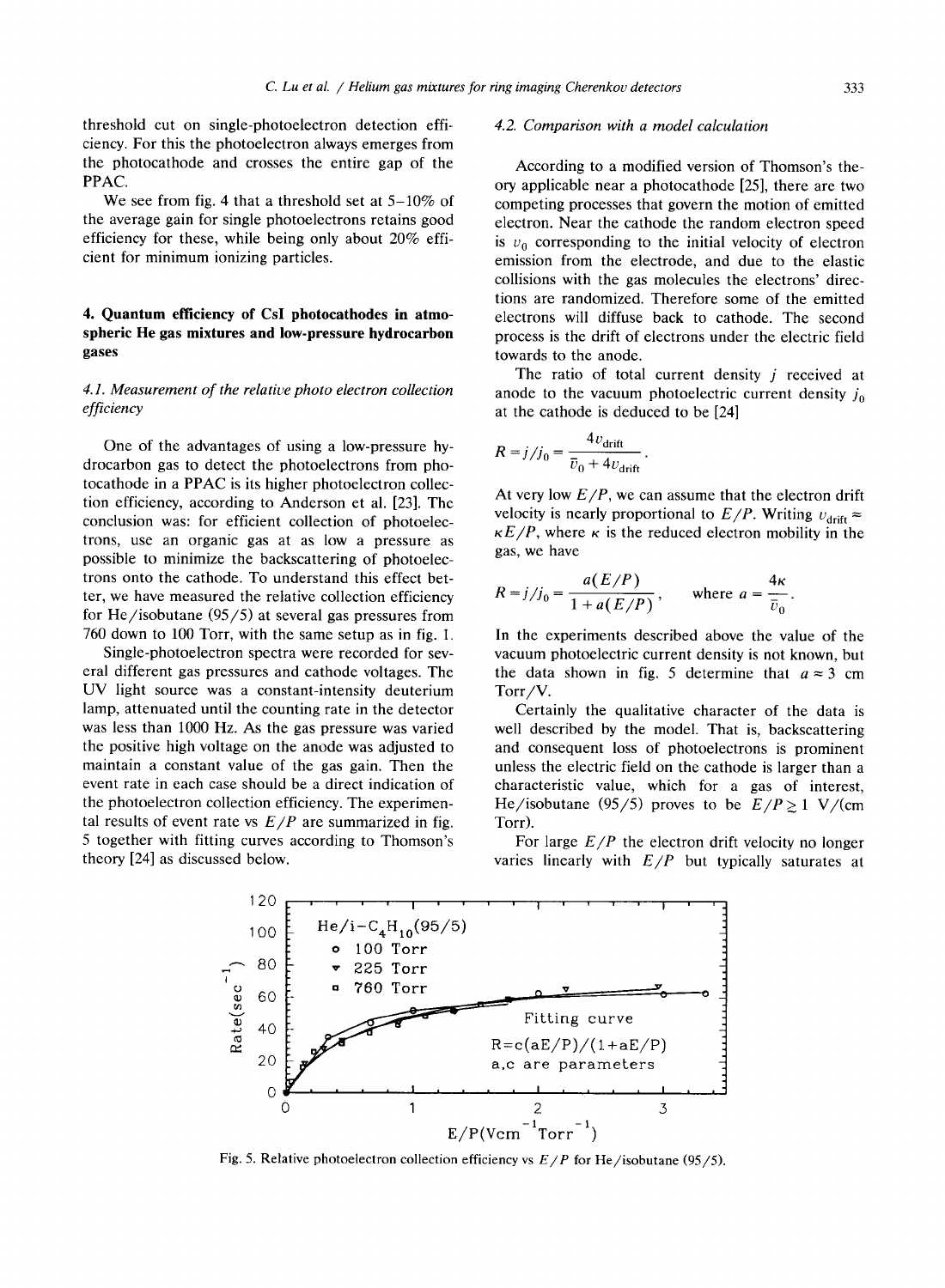some value  $v_{\text{sat}}$ . The model then predicts that there will be a maximum photoelectron collection efficiency

$$
R_{\text{max}} = \frac{4v_{\text{sat}}}{\overline{v}_0 + 4v_{\text{sat}}}.
$$

The value of  $v_{\text{sat}}$  for He/i-C<sub>4</sub>H<sub>10</sub> (95/5) has not been measured, but the value  $v_{\text{sat}} = 2 \text{ cm}/\mu s$  has been reported for the closely related mixture  $He/i-C_4H_{10}/$ TMAE (93/7/5  $\times$  10<sup>-4</sup>) [26]. We estimate  $\bar{v}_0$  as that due to the electron's thermal motion,  $\bar{v}_0 = \sqrt{kT/m_e}$  = 6.8 cm/ $\mu$ s, leading to a collection efficiency  $R_{\text{max}} \approx 0.5$ .

According to this simple picture gas mixtures with a fast drift velocity will have a higher photoelectron collection efficiency. This argument is a good approximation only for those gases that have a widely spaced energy-level structure such as  $H_2$  and He, so that collisions with the drift electrons are likely to be elastic. Organic gases have a more complicated level structure, resulting in inelastic collisions with drift electrons and a correspondingly smaller backscattering cross section. Indeed, as recently reported by Anderson et al. [14], the quantum efficiency of a CsI photocathode in a methane or ethane atmosphere is even higher than in vacuum. This suggests that not only is the backscattering loss low in these gases, but there is a surface effect that enhances the extraction of photoelectrons .

These arguments imply that He gas mixtures may not be optimal for collection of photoelectrons, and so we performed measurements of the quantum efficiency of CsI cathodes at various gas pressures.

# 4.3. Measurement of the pressure dependence of quantum efficiency

The quantum efficiency of CsI cathodes can be measured by comparison to that of TMAE gas, which





has a similar dependence of quantum efficiency on wavelength and whose absolute quantum efficiency has been determined by Holroyd et al. [27]. The apparatus used in our measurement is shown in fig. 6, and is based on a design of Hoeneisen et al. [5] of a double-gap chamber that can be used with either a CsI photocathode or TMAE photosensitive gas.

UV light is derived from a pulsed ( $\approx$  400 Hz) hydrogen lamp (Hamamatsu) and the desired wavelength selected with a monochromator (Instruments SA model H1060). For studies near 170-nm wavelength, the cutoff of UV-grade quartz, all light paths must be in nitrogen. The chamber was pumped down with a Balzers TSH180 oil-free molecular-drag/diaphragm pump system to  $5 \times 10^{-6}$  Torr using a LN<sub>2</sub> cold trap. The chamber was baked at 60°C every night between data



Fig. 7. The high voltage arrangement for quantum-efficiency measurement: (a) CsI photocathode mode; (b) TMAE mode.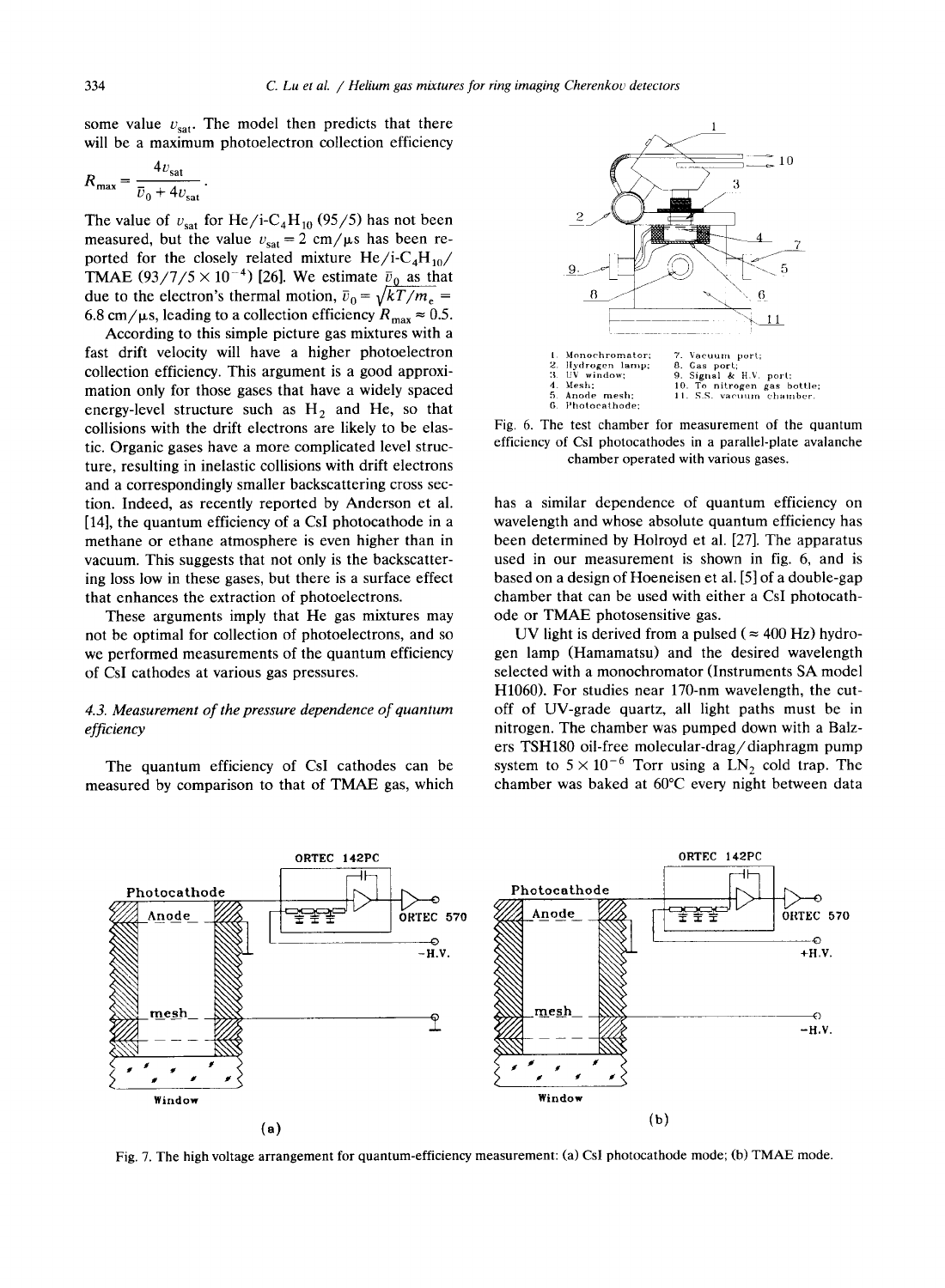

Fig. 8. The quantum efficiency of CsI (a) in  $C_2H_6$ , and (b) in i-C<sub>4</sub>H<sub>10</sub>. Also shown are data points from Anderson et al. [14].



hydrocarbon gases at low pressure. Fig. 9. Comparison of the quantum efficiency CsI photocathodes for He gas mixtures at atmospheric pressure and pure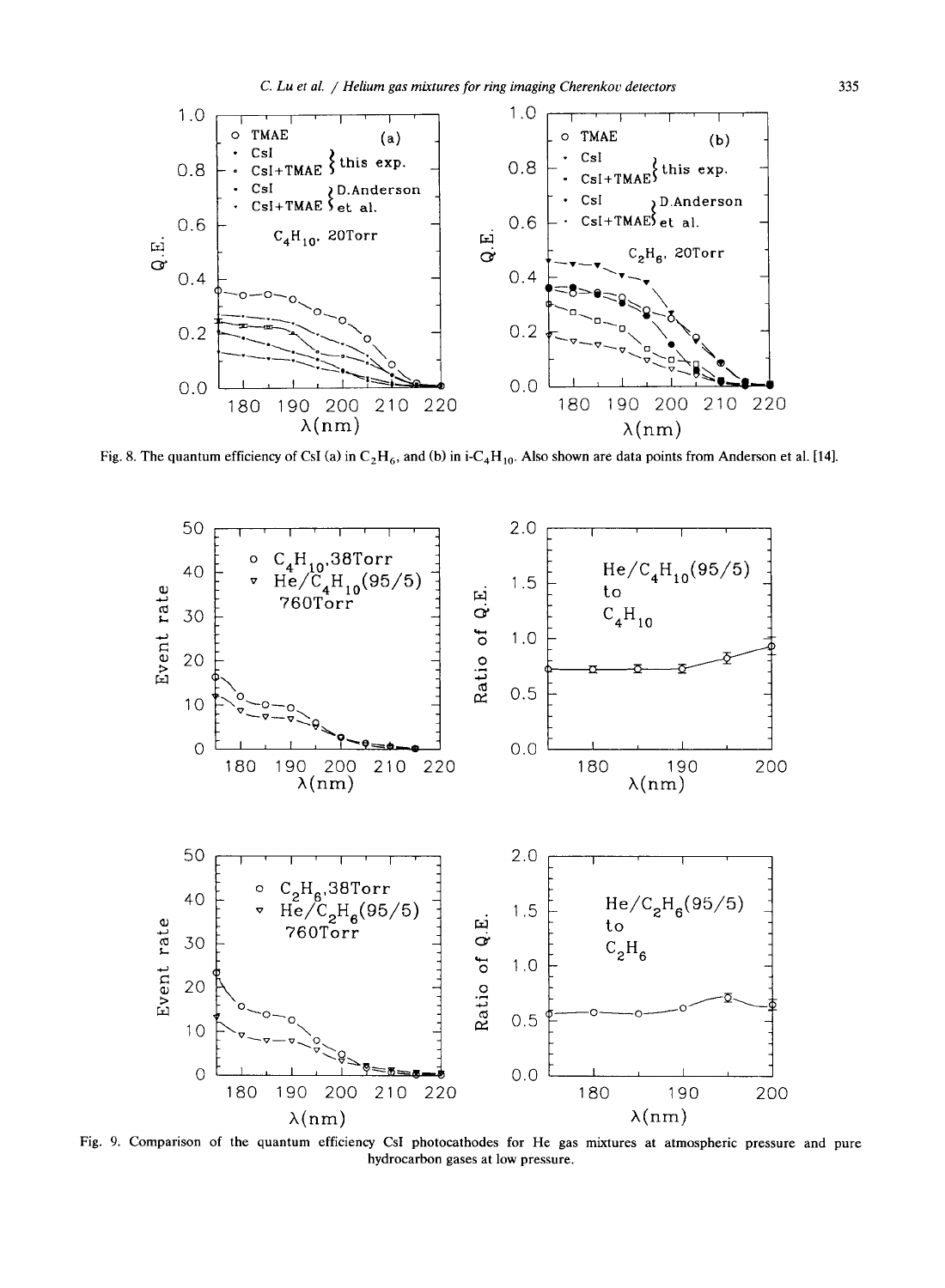runs, and the photocathode could also be heated to 60°C by a flexible Kapton heating pad (Omegalux KHLV101-10) attached to the back side of the photocathode. Data were taken only after a few days of baking at which time the moisture level inside the chamber was less than 1 ppm, the lower limit of sensitivity of our Kahn Cermet hygrometer. All of the hydrocarbon gases used in this study were scientific grade (MG Industries) with minimum purity: methane 99.9995%, ethane 99.95%, isobutane 99 .96% and helium 99 .999%. The hydrocarbon gas was admitted to the chamber through Oxisorb (MG Industries); according to manufacturer's specification the discharge gas purity should be  $\leq 0.1$  ppm O<sub>2</sub> and  $\leq 0.5$  ppm H<sub>2</sub>O when used with scientific-grade gases.

For measurement of the relative quantum efficiency of the CsI photocathode, it was held at negative high voltage and the anode mesh was grounded as shown in fig. 7a. The chamber was filled with a gas mixture and the event rate recorded when varying the wavelength of the monochromator from 170 to 220 nm. The trigger rate of the hydrogen lamp was also recorded. The output of the hydrogen lamp was attenuated by an iris until the event rate was less than one out of 10 triggers. Thus we studied the effect of single photons in over 90% of the events.

We next measured the relative quantum efficiency of TMAE gas. For this the CsI-coated electrode was used as an anode and was set at positive high voltage as shown in fig. 7b. The wire mesh that previously served as the anode remained grounded, but now functioned as a grid. The other wire mesh, which previously played no role, was now set at  $-250$  V. The 2.03-cmthick region between this mesh and the grounded mesh served as the photodetection and transfer area. TMAE vapor was admitted into the evacuated chamber until the vapor pressure reached  $\approx 400$  mTorr. Then the chamber was filled with hydrocarbon gas to the desired pressure. UV photons were absorbed by TMAE vapor, converted to photoelectrons, and drifted towards the grounded mesh without significant multiplication in the weak electric field. After passing through the

grounded mesh they entered the avalanche region and were subsequently detected at the anode.

The photon absorption spectrum of TMAE is rather flat from 170 to 220 nm [27], and we took the average value of the absorption coefficient  $\mu$  to be 0.488/cm for <sup>400</sup> mTorr TMAE. From the geometry of our test chamber and transparency of the meshes we calculated the portion of UV light absorbed by the TMAE vapor in the transfer region. Using the known quantum efficiency of TMAE [27] and the ratio of the event rates of CsI mode and TMAE mode in the test chamber, the quantum efficiency of CsI photocathode was derived. The results are summarized in fig. 8.

In a third set of measurements the quantum efficiency of CsI photocathodes with an adsorbed layer of TMAE was determined. For this we started with the TMAE-mode measurements, and then restored the electrodes to the Csl-mode configuration without changing the chamber gas. Photoelectrons produced in the transfer region did not produce avalanches in this configuration. A correction was made for the substantial attenuation of the UV light in the transfer region, thereby deriving the quantum efficiency for  $CsI +$ TMAE cathodes also reported in fig. 8.

Fig. 9 presents comparisons of the quantum efficiency of CsI photocathodes in low-pressure hydrocarbon gas and atmospheric-pressure mixtures of helium and hydrocarbon gas of the same partial pressure. The average ratio of quantum efficiency for  $\text{He/C}_2\text{H}_6$ (95/5) to  $C_2H_6$  is about 0.55, and for He/i-C<sub>4</sub>H<sub>10</sub> to i-C<sub>4</sub>H<sub>10</sub> is about 0.75. Thus the He/isobutane mixture causes relatively small loss of photoelectrons and remains a good candidate for atmospheric-pressure operation.

## 5. The relation of mechanical tolerance to gas gain

Variation of gas gain in a large-area, narrow-gap parallel-plate avalanche chamber due to variation in the chamber gap could be a serious drawback . In a PPAC the Townsend coefficient  $a$  is constant through-

Table <sup>1</sup>

Effect of a change in gap thickness of  $\delta D = 100 \mu m$  on the gas gain for different gases and pressures. Parameter a is from fits to the data of figs. 3 and 10 of the form  $\alpha/P = a + bE/P$ 

| Gas                                        | a        | D      | $(E/P)_{min}$<br>[V/cm Torr] | [Torr] | $G_2/G_1$ |
|--------------------------------------------|----------|--------|------------------------------|--------|-----------|
| $He/CH_4(95/5)$                            | $-0.175$ | 0.0294 | 5.95                         | 760    | 0.26      |
| $He/C_2H_6(95/5)$                          | $-0.141$ | 0.0240 | 5.87                         | 760    | 0.34      |
| He/i-C <sub>4</sub> H <sub>10</sub> (95/5) | $-0.106$ | 0.0242 | 4.37                         | 760    | 0.45      |
| $He/CO$ , $(95/5)$                         | $-0.201$ | 0.0247 | 8.14                         | 760    | 0.22      |
| He/CF <sub>4</sub> (95/5)                  | $-0.151$ | 0.0259 | 5.82                         | 760    | 0.32      |
| $C_2H_6$                                   | $-1.532$ | 0.0273 | 56.1                         | 20     | 0.74      |
| $i$ -C <sub>4</sub> H <sub>10</sub>        | $-2.580$ | 0.0287 | 89.9                         | 20     | 0.60      |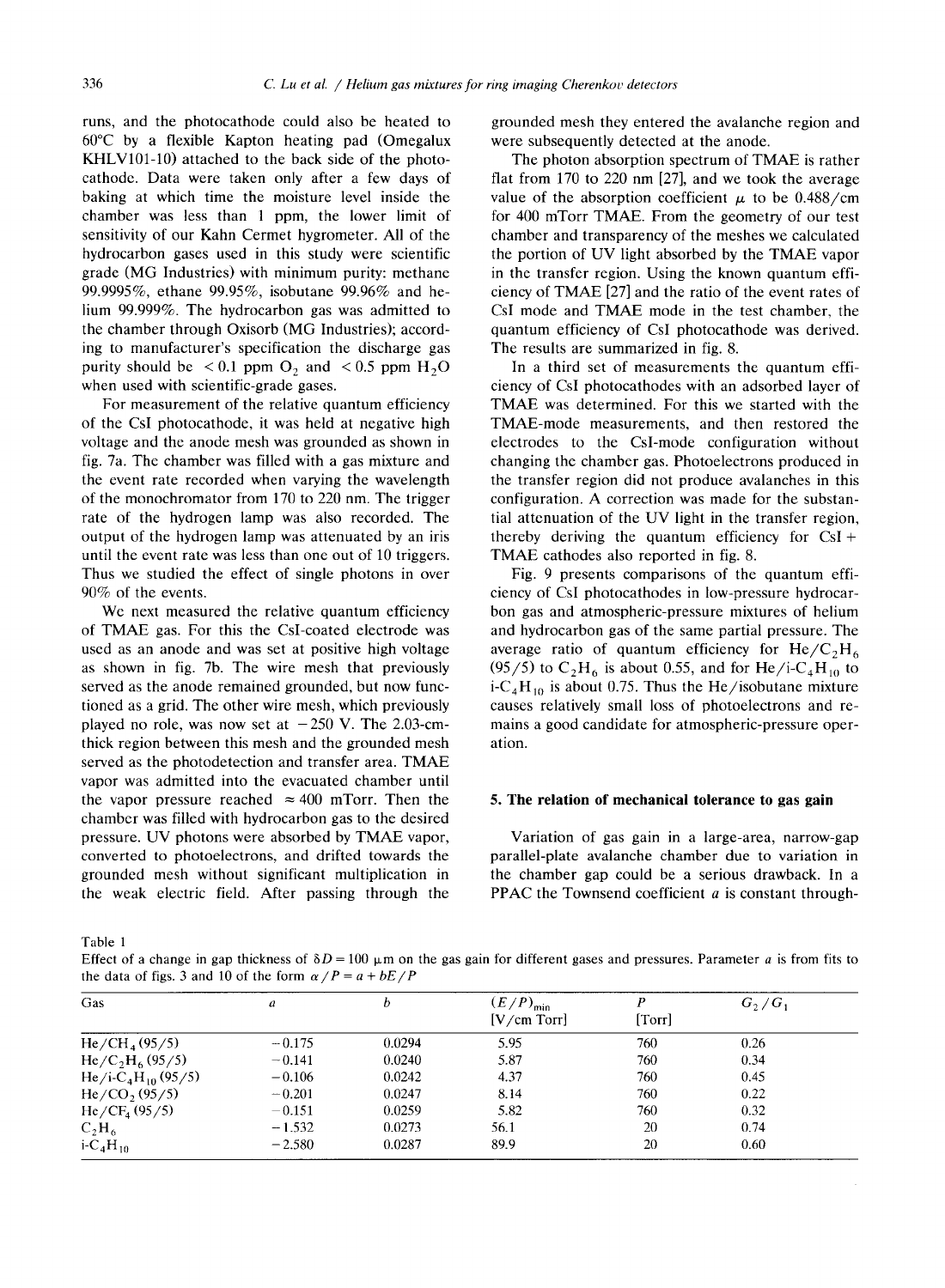

Fig. 10. The reduced Townsend coefficient of  $C_2H_6$  and i- $C_4H_{10}$ .

out the chamber and the gas gain can be written  $G = e^{\alpha D}$ , where D is the gap thickness. We have seen in fig. 3 that for gases of interest the reduced Townsend coefficient  $\alpha/P$  is well described by a linear fit:  $\alpha/P =$  $a + bE/P$ . In this case the gain becomes

 $G = e^{aPD+bV}$ 

where  $V$  is the voltage between the anode and cathode. Therefore the ratio of the gas gains in regions of differing gas thickness is

$$
G_2/G_1 = e^{aP(D_2 - D_1)} = e^{aP\delta D}
$$

where  $G_1$  and  $G_2$  are the gas gains for gaps of  $D_1$  and  $D_2$ , respectively.

Thus with gases for which the reduced Townsend coefficient behaves as  $\alpha/P = a + bE/P$  it is clearly desirable that  $a$  be small. Among the five gas mixtures surveyed the best in this respect is He/isobutane  $(95/5)$ , as summarized in table 1. For example, a  $100-\mu$ m variation in the chamber gap would lead to a factor of two change in gas gain. Because parameter a is negative in the fits to  $\alpha/P$  there is no gas gain until  $E/P$  is greater than  $-a/b$ , which is given as  $(E/P)_{\text{min}}$ in table 1.

It is interesting to compare atmospheric-pressure gas mixtures to low-pressure gases with regards to their gain sensitivity to gap thickness . For this we made additional measurements for  $C_2H_6$  and isobutane using the method of section 2 above. Results are shown in fig. 10 and also in table 1. While the low-pressure gases are superior to atmospheric-pressure mixtures with regard to gain stability against gap variation the advantage over He/isobutane (95/5) is not overwhelming.

### 6. Conclusions

- A PPAC filled with 760 Torr of  $He/CH<sub>4</sub>$ ,  $He/C<sub>2</sub>H<sub>6</sub>$ , He/i-C<sub>4</sub>H<sub>10</sub> with a 95/5 mixing ratio can reach a gas gain higher than  $5 \times 10^5$  without instability due to secondary avalanches.

- The detection efficiency for single photoelectrons in such <sup>a</sup> PPAC will be higher than 95% if the electronics threshold is less than 10% of the average signal.

- For <sup>a</sup> 2-mm-gap PPAC filled with these He gas mixtures, the detection efficiency for minimumionizing particles is below 20% for any electronics threshold greater than 10% of the average singlephotoelectron signal.

- The quantum efficiency of CsI photocathode is certainly affected by the gas environment. The quantum efficiency of He/i-C<sub>4</sub>H<sub>10</sub> (95/5) at 760 Torr is about 75% of pure i- $C_4H_{10}$  at low pressure. - Variation in gas gain due to variation in chamber-gap thickness should not pose a severe difficulty for He gas mixtures at atmosphere pressure or pure hydrocarbon gases at low pressure.

## Acknowledgements

We would like to thank David Anderson, Nigel Lockyer, Jorge Millan, Vladimir Peskov and Tom Ypsilantis for stimulating conversations. This work was supported in part by the U.S. Department of Energy grant DE-FG02-91ER40671 and by the Texas National Research Laboratory Commission grant RGFY9235.

#### References

- [1] J. Séguinot and T. Ypsilantis, Nucl. Instr. and Meth. 142 (1977) 377 .
- [2] V. Peskov et al., Nucl. Instr. and Meth. A269 (1988) 149.
- [3] V. Dangendorf et al., Nucl. Instr. and Meth. A289 (1990) 322.
- [4] J. Seguinot et al., Nucl. Instr. and Meth. A297 (1990) 133.